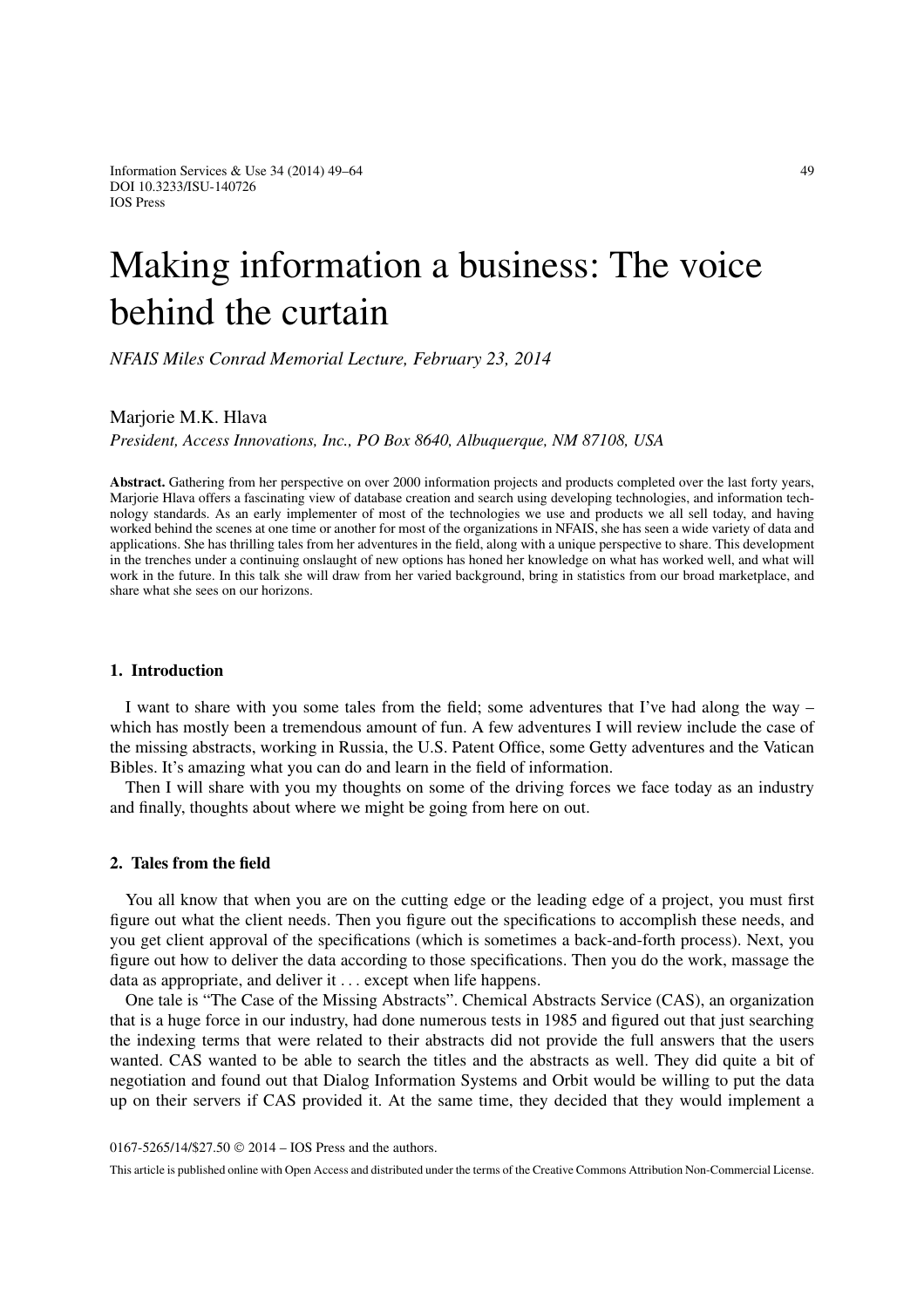new platform to continue to make the abstracts available in digital form. The system they developed was called Messenger. (It's the same one that they supplied to the U.S. Patent Office at the time.) The specifications were written and the test file was approved. We were all ready to go. All we had to do was convert their photocomposition tapes. They went to the vault to package up the 9-track tapes and send them to us, but found that the tapes had been destroyed, along with the 792,000 abstracts stored on them. Someone had wanted to make room in the archive vault for other things and CAS didn't have the data to send to us. Heartbreaking!

Instead, we decided to take the data from 1970–1982 as it was in print. It was chemical information, and those chemical names are not always spelled intuitively. They wanted 99.998% accuracy, because the users had made it pretty clear that they would accept; nothing less. It needed to be in a left-tagged ASCII format. We decided that we would triple-key it and programmatically check the keying streams. Wherever there was not a match, we would make corrections and then double-proof it to meet the required level of accuracy. We needed to find two full sets of the volumes for all thirteen years: one on which to use a guillotine cutter to remove the spines of the books for parceling out the pages to individual keyers, and one to use for the proofreading set. There were eighteen volumes printed every six months, each volume being  $8.5 \times 11$  inches and about two inches thick. If any of you have ever searched those in the physical form, you know that they were huge! CAS came up with the two required sets, but it wasn't an easy task for them.

## **3. The CAS adventure**

We had at that time established an office in Mexico City called Access de Mexico, and that is where we were going to have the keying done. I signed the contract and called the office. Omar Alvarado Diaz (the manager of Access de Mexico) and Jay Ven Eman (the CEO of Access Innovations) were there. They boxed up all of the printed volumes, and Omar took them as luggage on Aero Mexico (they did not charge for luggage back then) with him to Mexico City. It was late when he arrived, so he loaded the suitcases into his car, drove home, parked his car in the garage and went to sleep.

It was a lovely place. But at 7:17 AM on September 19, 1985, there was an earthquake in Mexico City that measured 8.7 on the Richter scale. The eight-story building where our office was located collapsed into one-and-a-half stories of rubble (see Fig. 1).

Fortunately for us, it happened during a shift change and only one person from our team was killed. The documents were still in Omar's car, under the caved-in garage at his house. The news was full of stories about the disaster. We couldn't get in contact with anyone. We didn't know what was happening at all. The runways at the airport were so badly buckled that no planes could get out, and telecommunications were disrupted. Jay and I traveled down there two weeks later. Here is a photo of our building. At the office, we found one 8" floppy disk that was undamaged. Fortunately, we had only sent one set of volumes to Mexico City. The second set of volumes was in our office. The volumes were eventually dug out of the garage – undamaged – and we brought them back with us, although we managed to key one-half year's worth of data there.

We did have a deadline for the project, so in early October we moved the data to another keying facility, this time in Jamaica, also a lovely place! I don't know how well you remember that year, but there was a major hurricane that struck Jamaica. The amount of damage from Hurricane Kate in November 1985 was considerable; there were FOUR FEET of water in the computer room and no power on the island. That wasn't so good for keying or for computers, so Jay went to Jamaica and got the books and took them to the Philippines. (Laughter from audience.)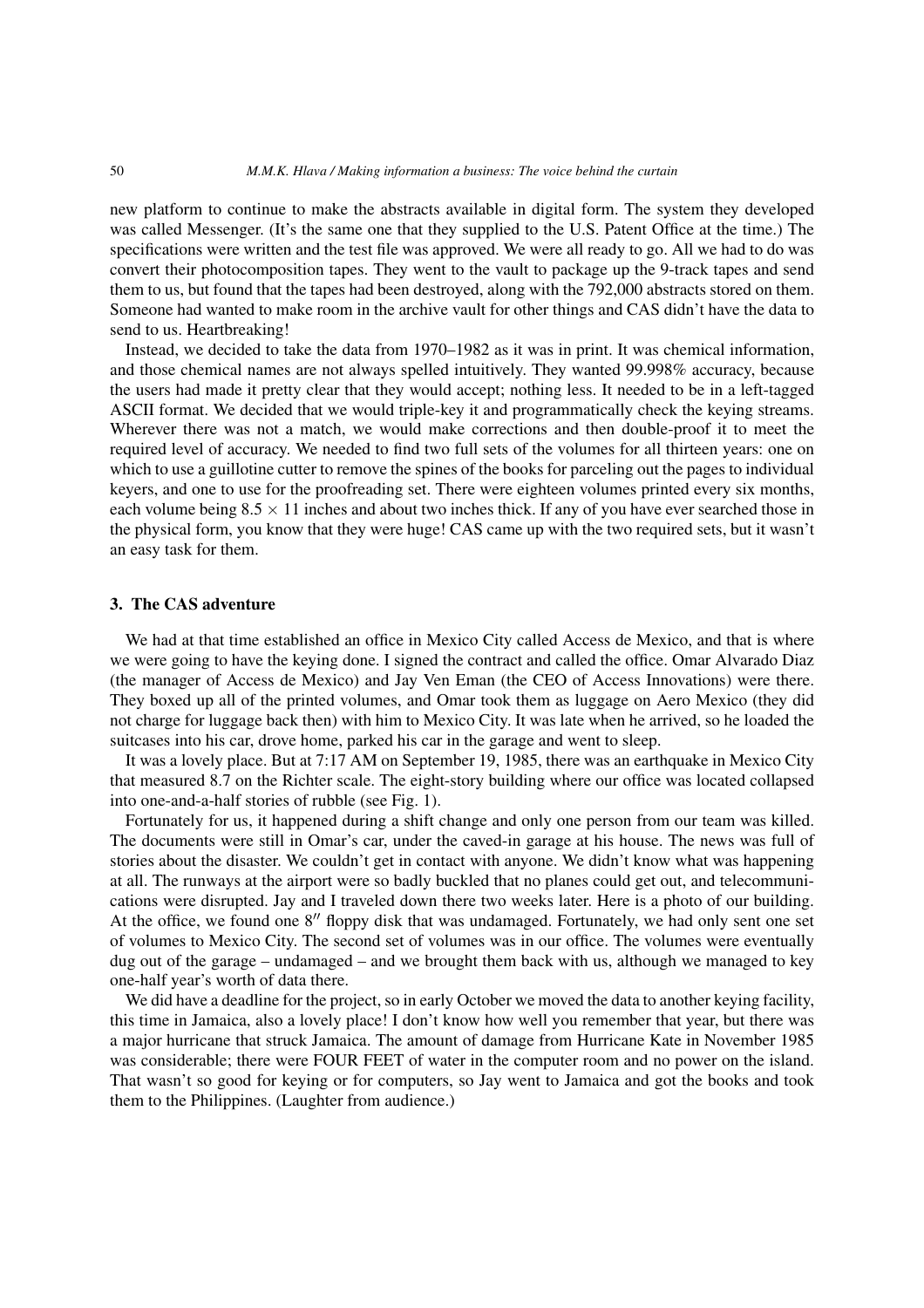

Fig. 1. Impact of earthquake on Access de Mexico Office Building. (Colors are visible in the online version of the article; http://dx.doi.org/10.3233/ISU-140726.)

Now, this wasn't funny at the time. (More laughter.) You might remember that in 1983, the Philippines' President, Benigno Aquino, was assassinated, and by 1985 his wife Corazon was running for President. The books again had been transported as luggage because we had brought them back to Albuquerque from Mexico City after the earthquake, and the duplicate set had been shipped to Jamaica. Those now needed to be retrieved. We loaded them into the back of a limousine to take them from the airport to the keying facility in the Philippines. On the freeway, the limo got caught up in a "peace march". Hundreds of thousands of people with yellow armbands marching in Manila in support of Corazon Aquino stopped traffic and flooded the freeways. There was political unrest, but it did not adversely affect the project getting started. But, if you remember, there was another storm – Hurricane Dot. Power was out on all of the Philippine islands for weeks. The storms were so bad that they had to evacuate Clark Air Force Base. And we still had that deadline.

After that, we moved the data to China in November of 1985. This was a lot of moving around for the CAS data. You might remember what happened in November of 1985 in China. ... NOTHING! Nothing happened. We finished the project on time, at the promised accuracy level, and slightly under budget. The project manager said "You know, when I read your contract, I thought you had some unusual "Act of God" clauses, but I didn't expect you to use every single one of them!". That was one adventure.

## **4. To Russia with love**

Not too long after that, we became involved in Russian information, thanks to book publisher Maxwell Macmillan and Ron Dunn. VINITI, The All-Union Institute for Scientific and Technical Information, teamed up with Maxwell to make Russian scientific information available throughout the world. We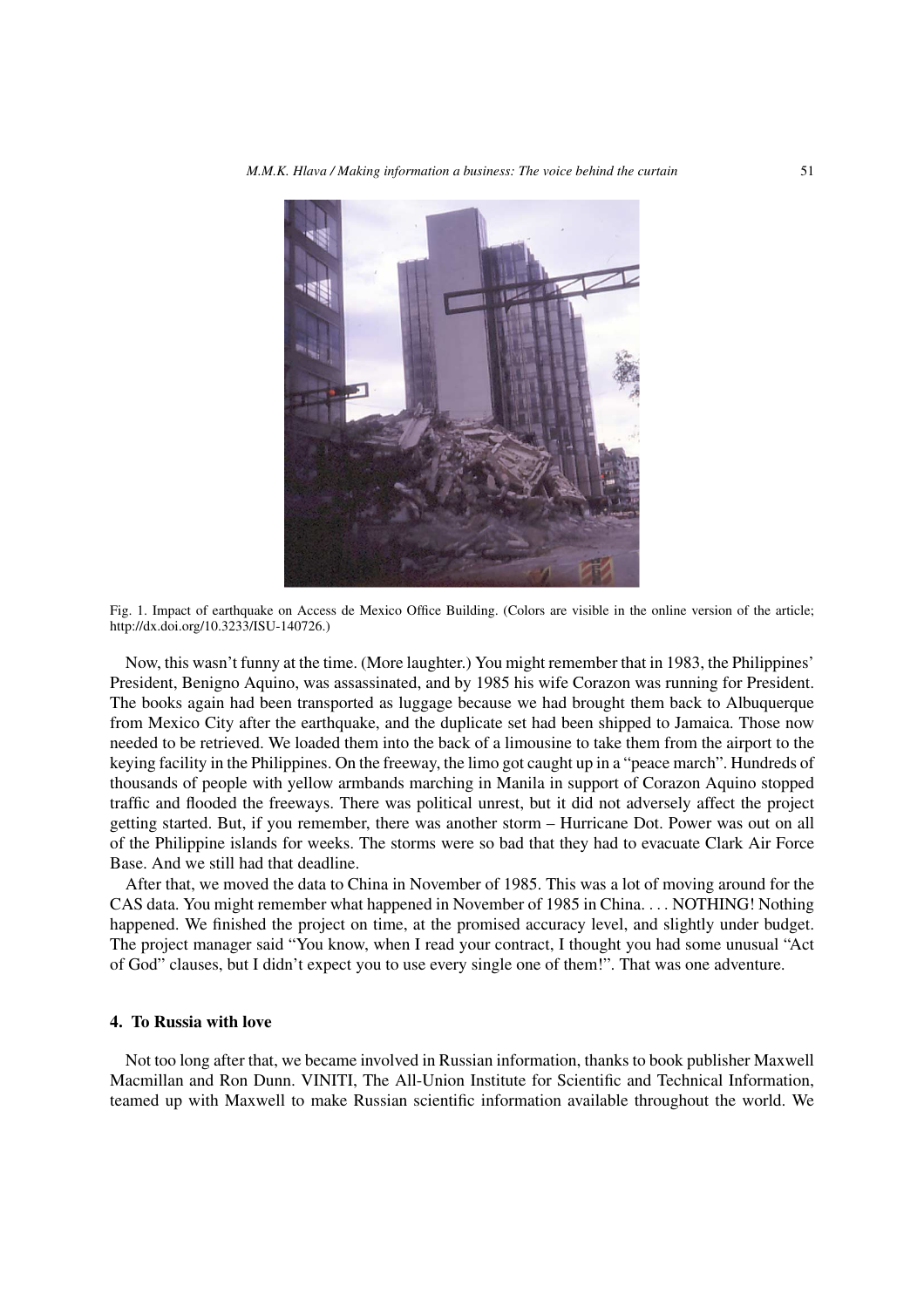went over to Russia. The project was to be basically a trade of technology for publications, but it was not going well. I was sent over to find out why not. It turned out that Maxwell was sending microfilm machines, but no batteries for those machines, and they were sending microfilming machines, but no cameras. The Russians were providing digital copies of their information, but Maxwell wasn't providing the keys to transmit or decode that information.

Once the Maxwell deal came to an end, largely because of too much mistrust on both sides, we ended up opening an office in Moscow. We had to take the payroll in cash in our shoes because otherwise, it would "disappear". We learned a great deal. I learned about automation, automatic translation, artificial intelligence, and many other things. The Russians were light years ahead of us in programming and hundreds of miles behind us in any kind of computer operation. We established Access Russia in 1988 and sold it in 1999.

One of those adventures, as we moved forward and stopped dealing with VINITI itself, was to go to other offices in Russia. One of them sure didn't look like an office to us when we got out of the car. The lot was littered with little dug-up areas. We wondered if maybe they were burying something there – we hoped it wasn't bodies! We took a deep breath to steady ourselves and went down three flights of a metal staircase into the old KGB subway out of the Kremlin. To our surprise, we found a very well-equipped keying office. They keyed abstracts for us and did a wonderful job for many years.

# **5. Patent archives**

Another rabbit hole that we went down was Iron Mountain. One mile back into those caves in Boyers, Pennsylvania is the U.S. Patent and Trademark Office (USPTO) archive, where original U.S. patents are stored. At the time, there were 5.5 million patents (see Fig. 2).

We needed to create 9-track tapes of the data. The USPTO wanted to make their operation more efficient and computerize the operation. We needed machines for scanning so that we could digitize the patents and make them available electronically for everyone who wanted to use them. We ended up building the scanning machines from scratch, because the machines we needed just did not exist. The data was fragile. We saw Thomas Jefferson-signed patents for Ben Franklin. We had to air feed the patents and scan both sides in one pass through the machine because of the fragility of some of



Fig. 2. USPTO archive at Iron Mountain, Boyers, PA. (Colors are visible in the online version of the article; http://dx.doi.org/10.3233/ISU-140726.)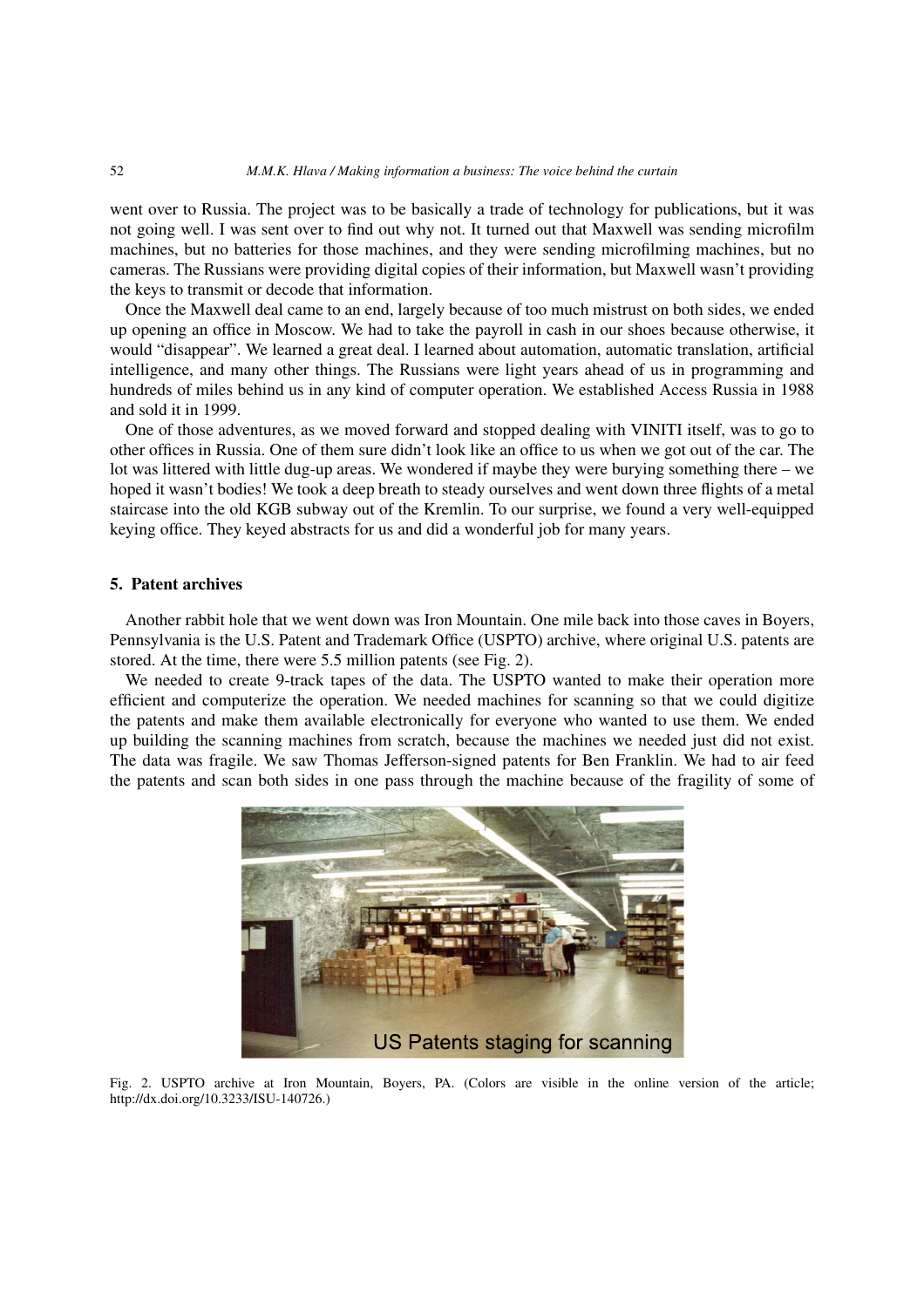the papers. We went to the then-new, advanced, 6250 bpi tapes on this project (up from the standard 1600 bpi tapes). The scans were pretty high density because the data was to be displayed at 300 bpi (bytes per inch) density, but we only scanned and delivered the OCRed text at 97%. Then we had to test them and do some quality control algorithms, and figure out how to display the images. After much debate, I finally agreed that we could use the dirty OCR because statistically your term was likely to be spelled right at least once in the average thirty pages of a patent and, therefore, findable.

# **6. The Bible adventure**

Another adventure was the conversion of Bibles from the Vatican. They have two large collections: one is in the Vatican Library in Rome, and the other is in Perugia, in northern Italy. We worked with the collection in Perugia with Digital Equipment Corporation (DEC). The plan was to capture and convert the data for distribution on 12-inch video disks. I still have one, but nothing to play it on. The library of antiquity was a very fancy looking place. The Bibles had a lot of marginalia, notes written in by the popes themselves in their copies of the Bibles (see Fig. 3).

They were horrible to work with! They were written on parchment and leather-hide bound, made entirely by hand and some were centuries old. We built a tent scanner because some would not open all the way. There was an amazing source of pure research data in those volumes. We supplied 12-inch video disks that at the time were very advanced technology, but were later superseded by CD-ROMs (see Fig. 4).



Fig. 3. Page from a scanned Vatican bible. (Colors are visible in the online version of the article; http://dx.doi.org/ 10.3233/ISU-140726.)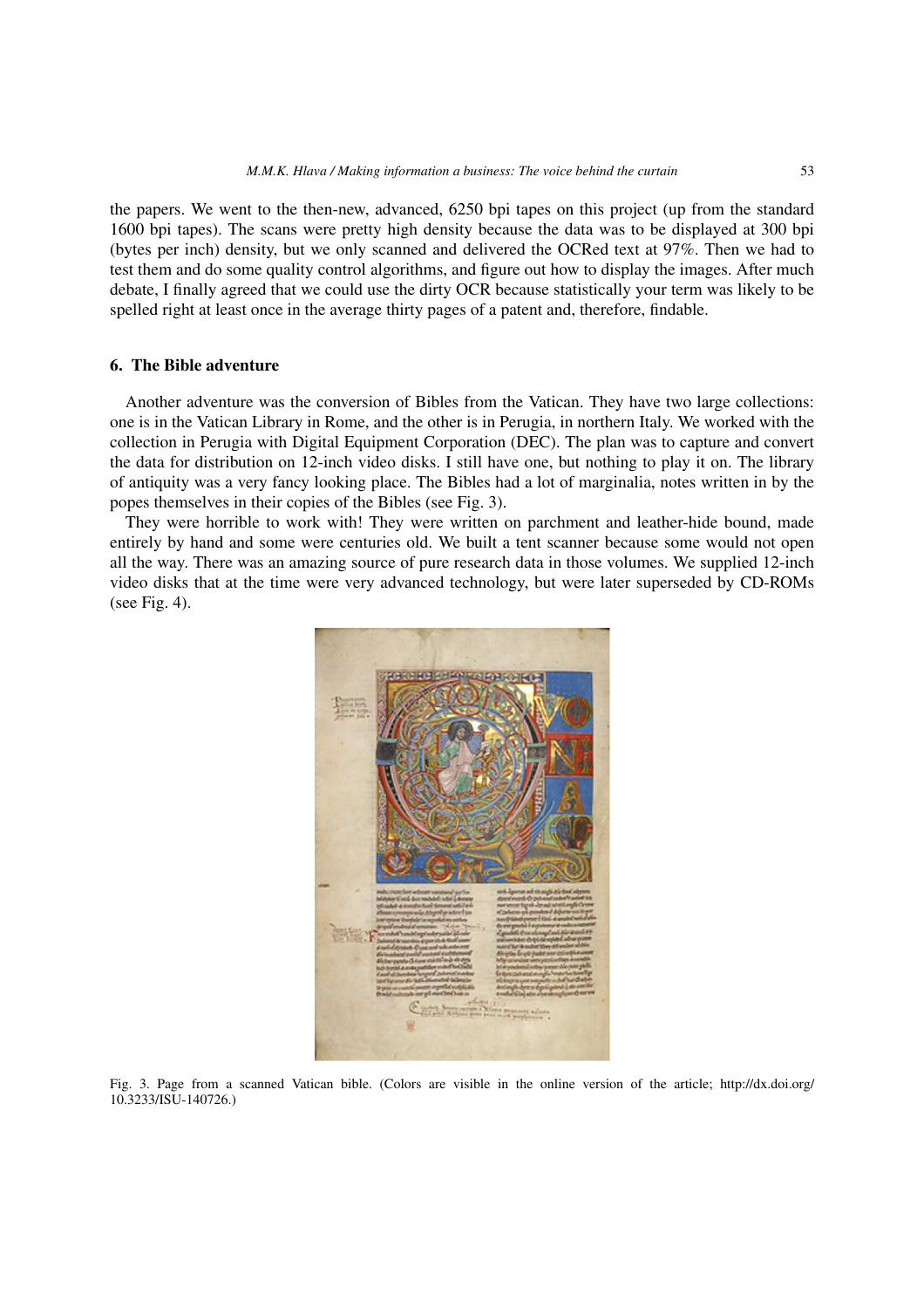

Fig. 4. Equipment used to scan the original Vatican bibles.

## **7. Other adventures**

Another adventurous endeavor that we completed was digitizing the British Library map catalog collection. We took the old maps – those published prior to 1850 – from the printed catalog and converted and added them to the digital catalog. That was really fun to do. It was a great big folio-type book when we started the work to digitize it.

Another project we did involved the Getty Art & Architecture Thesaurus, which had been done by the Getty Research Institute, and we used that as a basis to create a thesaurus for the Art and Archaeology Technical Abstracts (AATA). I can tell you that art history is *not* art conservation! Going from a faceted vocabulary to one that meets the NISO standards is not a trivial activity, but we got it done and got the entire collection indexed and digitized. Our work was complicated by the fact that the project involved participants in three countries, with many differing opinions on how to accomplish the work.

We have had a lot of exciting adventures. We acquired Tamil print and screen drivers above an Indian market in a bazaar in Singapore. It was scary climbing the stairs to a dark marketplace with all eyes silent and following us. We got some photocomposition keys – the nuggets that I needed to unscramble the data – in a bar under a bridge in Chicago, and we designed the Chicago Research and Trading (CRT) desk that you now see in photos, with all the terminals above and below rather in the shape of a boat, to easily show all those data feeds. CRT was the first one to implement those. It's been fun.

## **8. Knowledge theory**

All of these projects have used classification in some way or another. We have to organize the job. We have to organize the information. Once things are digital, they are even harder to find than they were in print, so we have to tag them. I am a big advocate of thesaurus-based, or controlled vocabulary-based, tagging. Applying some kind of notation, either textual or alphanumeric, is not necessary. However, the tagging does need to be content-aware, something that really reflects the content. We need to keep in mind that the classification is never done as long as you have an ever-changing database. Of course, we need standards. We need standards to make databases portable, flexible, and interoperable. That is why I still chair the NFAIS Standards Committee and why I still sit on the NISO Content and Collection Management Topic Committee.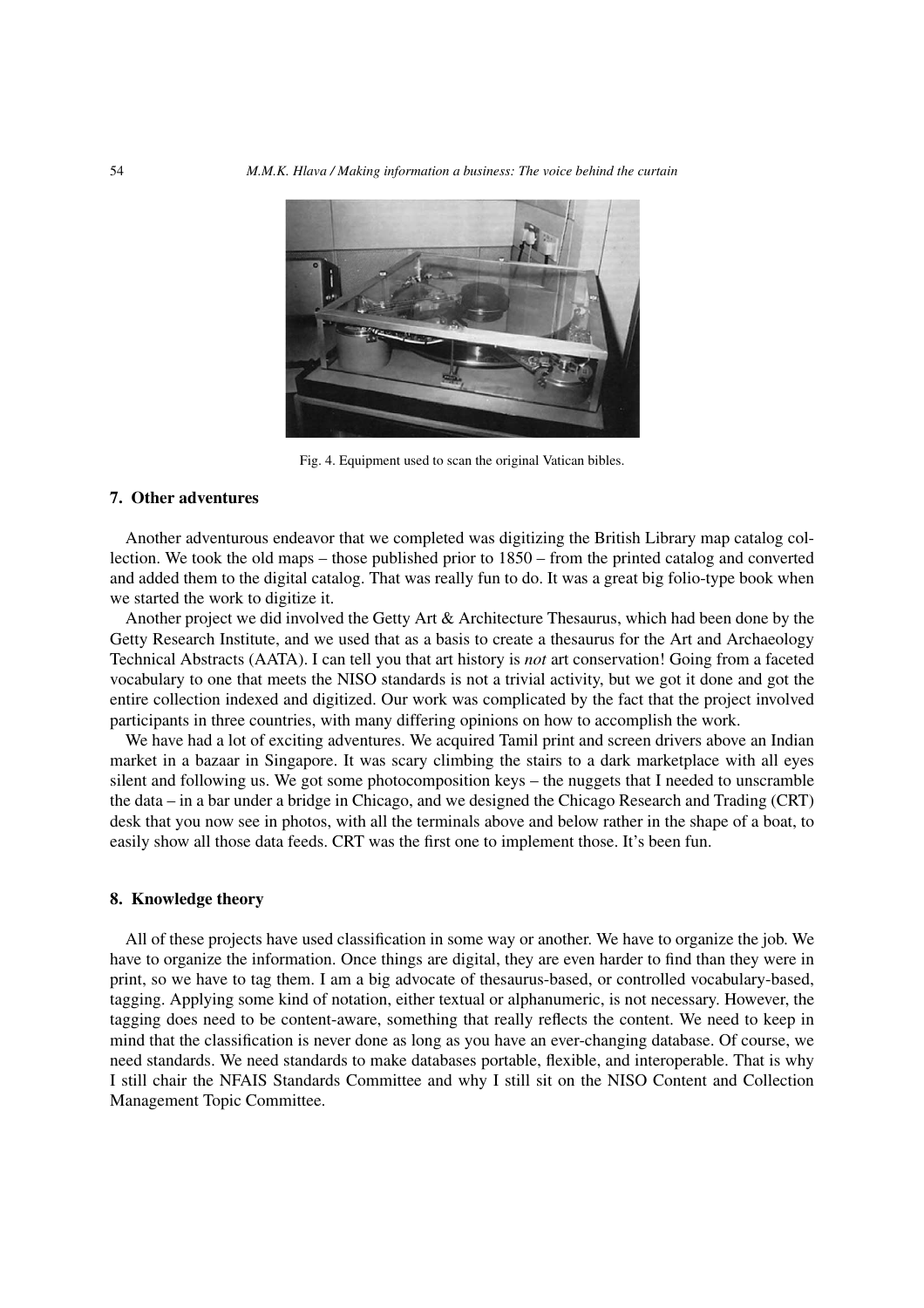Underlying all of this, we have a very, very long theoretical basis. If you look at outlines of knowledge from Thomas Aquinas, John Knox, Francis Bacon, Mortimer Taub, the Cutter system, the COSATI (Conference of Scientific and Technical Information) with Alvin Weinberg (our response to Sputnik) and the Cranfield Institute, particularly papers by Cyril Cleverdon, Jean Aitchison and Brian Vickery, I think you will find that we have an uninterrupted line, over thousands of years, that keeps us on track for classifications. We need to organize knowledge. As mankind grows and expands, its knowledge base *has never* diminished.

Organization of knowledge started back in the earliest days for which we have any kind of written knowledge. The early philosophers wrote about some kind of tagging for keeping track of different kinds of knowledge. They talked about characteristics in common; how it was in the particulars – that most specific *thing*, the *thing* that is the same object – and it wasn't the same object if they didn't share the particulars. John Locke, in his Classification of Kinds of Knowledge – also outlined the organization of knowledge that we follow today.

In the 20th century, we had many different approaches and systems that began to divide the world of information. Our world had enough people living in it to group them into individual specialties. Instead of just being "a philosophy of knowledge", information science was divided into many additional fields. If you want to keep track of the broad view of what we're doing, you have to read much more broadly than just the information science literature.

Modern classification itself, which I really think started with Charles Ammi Cutter and his classification system, is the modern system that we follow today. We took a bit of a detour with Melvil Dewey and his Dewey Classification System. Parallel to this kind of thinking, I have found, to my surprise, that other nations also classify stuff. Imagine that!! We Americans were not the only ones. Part of the reason, I suspect, that we Americans don't understand, for example, the Russians, particularly well is because they are taught from birth to think differently than we think. Lenin wrote The Outlines of Knowledge, which he called the *Rubicon* and the *Rubricator*, and the associated classification system that is used for organizing not just Russian information, but also the education system, governmental departments, and so forth. The *Rubicon* as an outline of information heavily influences the way Russians (still) think about life – and it is far differently than the way that Aquinas and Locke and some of the other thinkers did. And that means that Americans and Russians do not think the same way. Nor do we think the same way as those in India. American traditional thinking followed largely in the British tradition, but in India, Ranganathan developed his classification system. Ranganathan's system is an interesting combination of two ways of thinking – an Eastern way of thinking and a Western way of thinking.

Back to Cutter. Cutter and Dewey were friends and colleagues. The Cutter System was ousted from the library in a rather bloody verbal battle and replaced with the Dewey Decimal System in 1911. The two men never spoke to each other again. The expansive classification system that Cutter used has seven levels of classification, each with increasing-specificity, as he believed that things should be ever more specific. I personally like reading Cutter and I recommend him to you. He has a very musical style of writing and the way that the NFAIS membership of abstracting and indexing services index our own materials and collections is based on Cutter's work.

Some outlines of knowledge follow a single point of knowledge: the biblical tradition of Eve and the Apple, for example. The concept that everything derives from the first organism, taxonomic systems like the Linnaean system, Lenin's *Rubricator* system, and those by John Knox himself, as well as those by Dewey, are all based on systems that expand from a single point of knowledge. However, in our lives today, we have multiple points of knowledge. We live in a heavily interdisciplinary world, in which multiple fields come together. There are differing views on whether or not they should be treated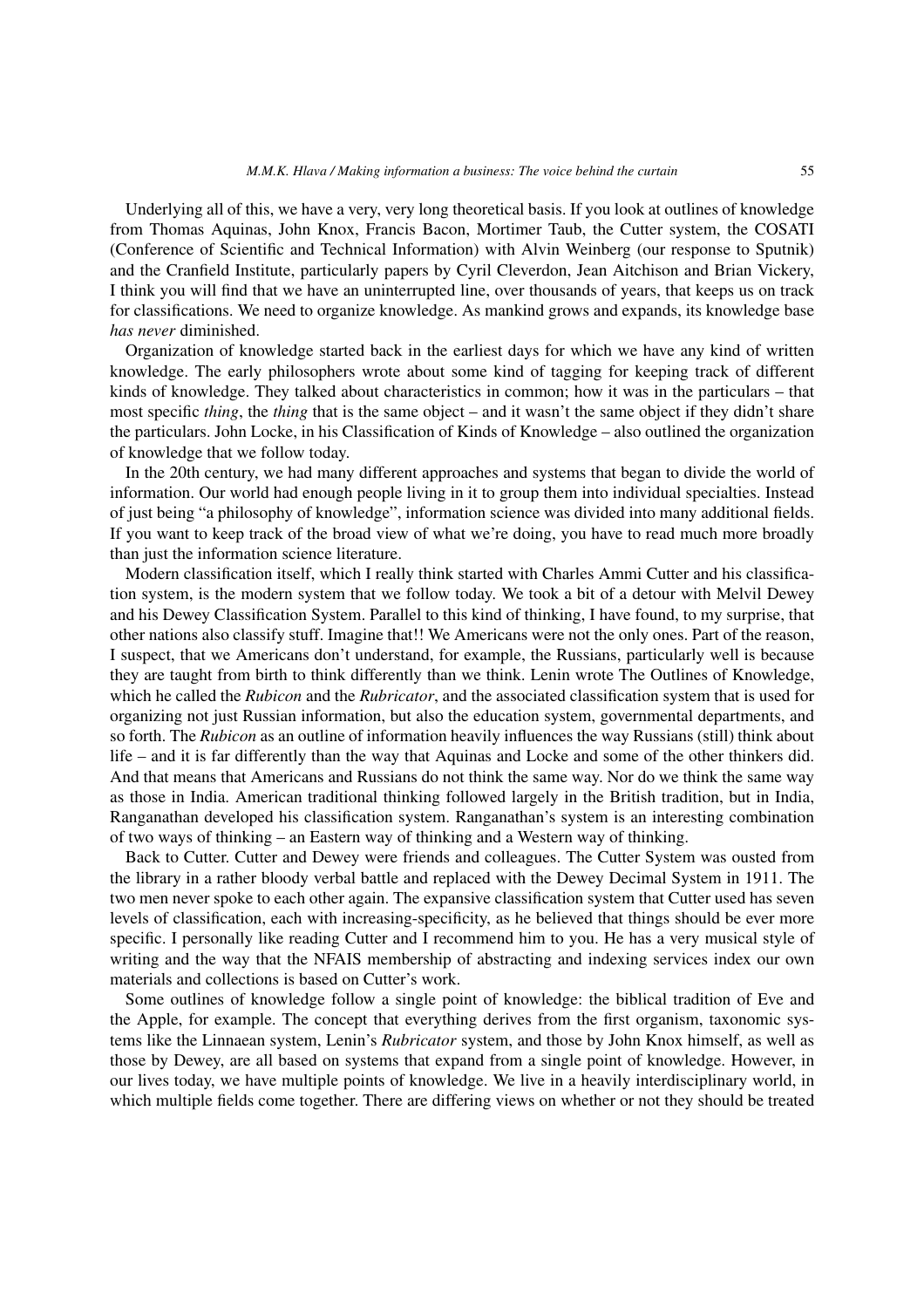## 56 *M.M.K. Hlava / Making information a business: The voice behind the curtain*

separately or together. You find that the interdisciplinary fields of engineering or physical biochemistry or education are all represented by having multiple broader terms or multiple points of origin. Cutter supported this. Alvin Weinberg's COSATI in 1964 supported the interdisciplinary approach, and the resulting Thesaurus of Engineering and Scientific Terms (TEST) is the basis for many thesauri we use today.

We have different kinds of approaches to information science. Unless you are dealing with an organization that has a single patent and everything derives from that patent and nothing else, these days it's pretty hard to find a single point of knowledge information corpus. But information is changing. We had the teletype and then we had the fax machine. I remember when we got our first fax machine. My Dad used to be able to read the ticker tapes on teletypes with his eyes closed. My husband still carries around Hollerith punch cards. He says they make the best note cards. We have online, and we have downloading, and we have the Internet. I remember the times when if things were going slowly at a meeting, all you had to do was say 'download' and suddenly Art Elias of BIOSIS would verbally erupt in the back of the room and you would have a big lively lecture about the perils of downloading.

## **9. Driving forces affecting us**

The state of the art is ever-changing. It's a part of our fun. The players are changing as well. We used to have stand-alone publishers, aggregators, serials, book vendors and hosting services. Now we have the Cloud and disaggregation and now everyone can be an author and anyone can host a database. Whether we have appropriate levels of quality, accuracy, and peer review are matters for another talk. We definitely have a great deal of change in our lives every day.

The information delivery vectors that we use have become very, very different. We are using webinars and blogs, tweet-ups and meet-ups, databases, articles, or just standing around the water cooler talking about things for a while. Everybody has a preferred way to get their information delivered. New formats just keep emerging. We started with some digitization of data and photocomposition markups. We got SGML because no one wanted to be handcuffed by photocomposition vendors anymore. Then we got XML because SGML was just too hard, and now XML has been digested down to little tiny URL code.

## *9.1. Technology*

We had great big iron (the mainframes) and then we had server clusters and now we have Amazon Cloud and other services that make data extraordinarily accessible and simple to start up. The cost of entry has gone way down. The iPhone itself has 240,000 times the memory power of Voyager, which is transmitting some beautiful pictures back to earth, but in just a little bit of time computing power has increased logarithmically. The technology that we all deal with every day has exploded. We can't get away with carrying just one device any more. Everybody I know has multiple devices – desktops, laptops, tablets, iPhones and other phones. Some people still have their flip phones and they think of themselves as Luddites.

We all know that we need to continue supporting the technology. It was a difficult time for us when we worried about the move from print indexes to online and what that was going to do to our revenue streams and how it would erode them, etc. Then we had those pirates that were downloading our online stuff, and that was pretty scary. Then CD-ROM technology emerged, and the worry was how to deal with that. What is going to happen with our online revenue? What is going to happen to our print revenue? Then, it wasn't long before additional technologies were added. It seems to me that we haven't gotten rid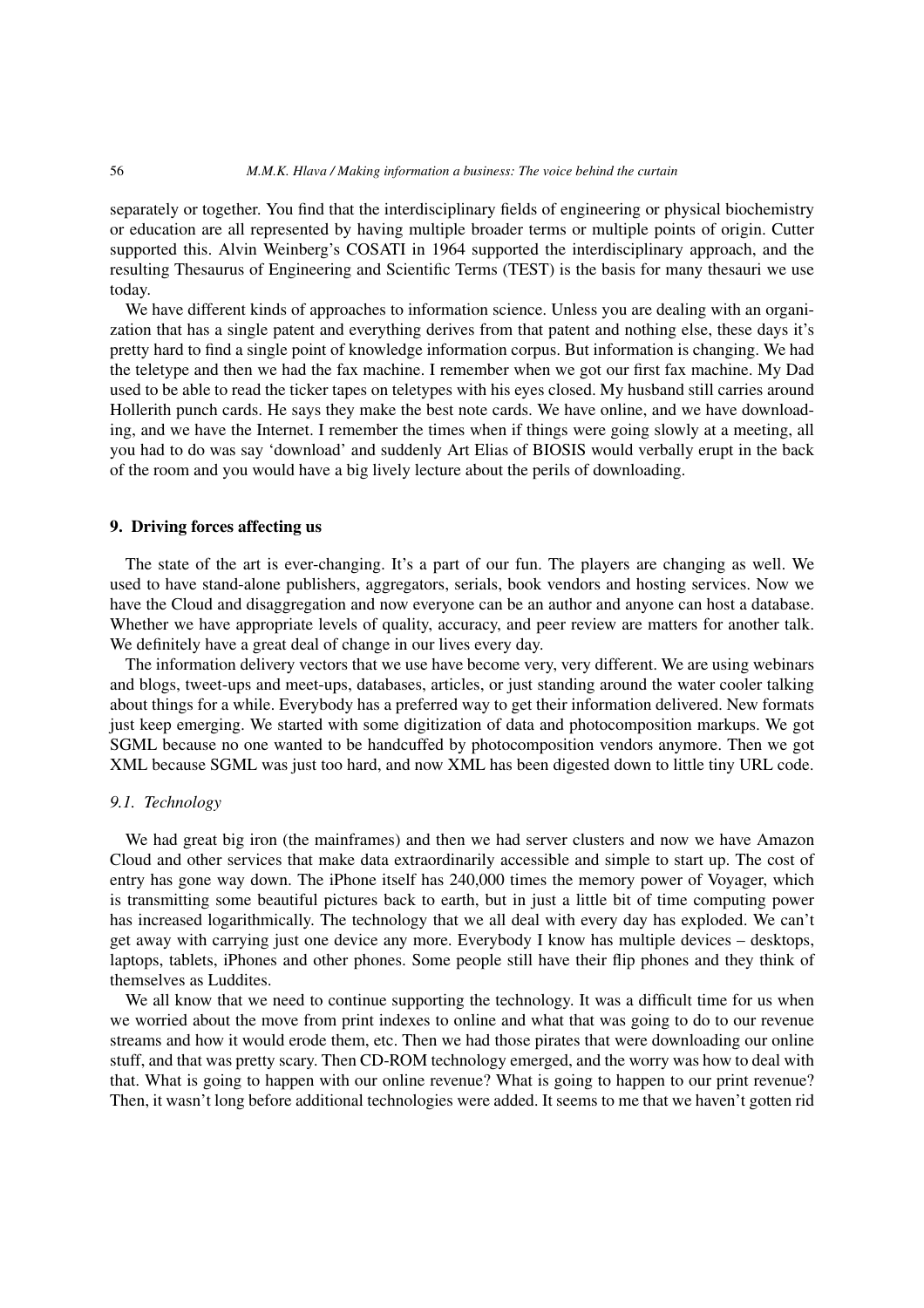of any of those old technologies; instead we just keep adding more. Distribution points and distributing methods are extremely diverse.

# *9.2. Search*

Search is also, finally, changing. It used to be that we had Boolean search with Dialog, SDC Orbit, BRS (now Ovid) and Medline. Then we were overtaken by relevance ranking, Bayesian, vector-based, neural nets, etc., and statistical approaches led by Autonomy, Google and some others. Those didn't work very well by themselves. Now we have a general hybrid approach of the two, presentation layers on top of Solr Lucene. We have the rules-based approach that gives us the best of both worlds. Some of them are free; some of them cost money; some are using five or six different technologies under the hood, and I think that is good for us.

In my mind, there are currently two major kinds of searches. The first is entity search, which looks for people, places, and things. This type of search, linguistically speaking, behaves differently than the second type of search – conceptual search. Most of our journal articles and books and proceedings are represented well by conceptual approaches, whereas a search for 'restaurants near 16th and Walnut' is an entity search. I think these two approaches need different kinds of search engines and they need different kinds of data linked to them behind the scenes. Entities need a lot of synonyms. So, if I want to know if 14th Street in Philadelphia is also known as Broad Street, for example, I need my system to know that synonym. Search results should be the same no matter which one I feed the system. The genome system is another example. We just downloaded the genome system and made a huge automatic indexing project out of it and it only took about three days to do it. The reason that it was so easy is because genomes are really entities. The National Library of Medicine (NLM) Genome Trial has about 38 synonyms for every term in that corpus. It's a huge synonymy, which makes it really easy to build a system. Geography searches are done in the same way. You want to be able to know what the region is, what the state is, what the neighborhood is, what the streets are and, if you layer those terms hierarchically, it's pretty easy to build a system to support them. It is harder to build a conceptual engine, because with the conceptual engine, you have to know the whole concept that surrounds the "thing" for which you are searching. Then you want to have links from your search "thing" out to other "things" in other areas that would impact it, depending on your point of view. You render them differently in an ontology, but it works in a very similar way.

Graphic user interfaces (GUIs) for search are becoming more elaborate, and more helpful to searchers. The web service layer and the search engine underneath have both seen improvements in order to serve up a good answer to the user. People who build both kinds of search into a single system need to organize the information infrastructure so that it will support both. Lumping them together does not give good results.

## *9.3. Tagging and classification*

The tagging – how we should engineer that? – is still debated. Permuted indexes like those seen in the printed *Biological Abstracts* and *Chemical Abstracts* passed to online, but now we have drop-down, permuted, type-ahead listings that work off of a permuted list of index terms.

John Blossom talked earlier about the Signal Economy (see John's paper that appears on pp. 17–25 in this issue). But you need to be able to process the signal. Some kind of tag on that data is needed (whether it's a tag that tells you how to respond to a gesture or something that enables you to connect it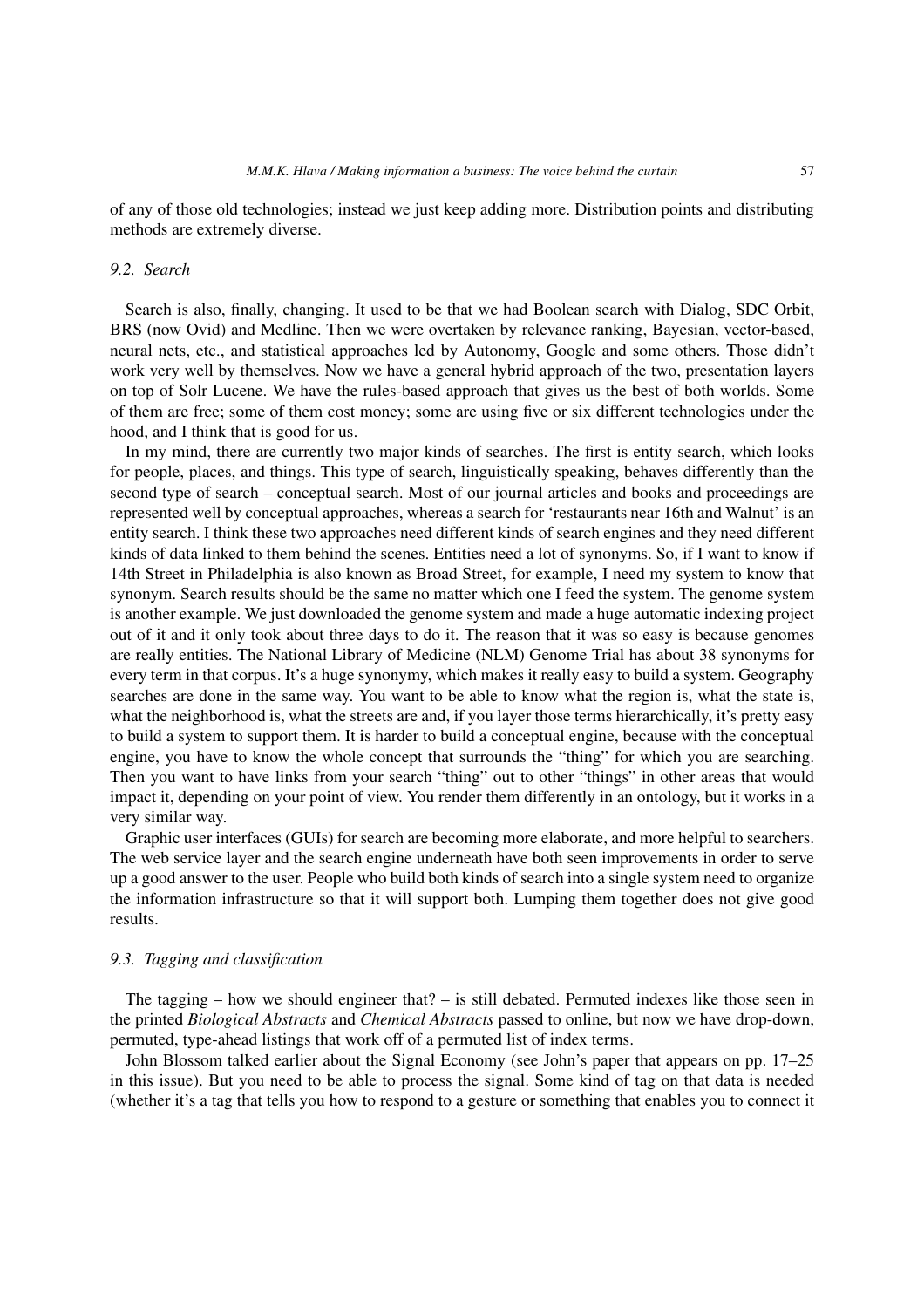#### 58 *M.M.K. Hlava / Making information a business: The voice behind the curtain*

to another piece of data), or the signal economy is not going to work very well. We need to get that data tagged.

Classification systems are coming around again. We haven't thrown out the Library of Congress classification system, although it is being realigned. We are broadly embracing thesauri, taxonomies, ontologies, and other controlled vocabularies. The differences between those are fairly subtle.

The inverted files of search are still with us and increasingly robust. Now we hear a lot about triples and triple stores as well. The horizons are just more complicated. We have field – formatted data; we have relational databases; we have SQL databases; and we have object-oriented systems. Java and XML really lend themselves well to object-oriented systems.

We had the semantic web approach, which didn't really work very well because, like SGML, it was very complicated and perhaps over-engineered. Now we have linked data, which is being widely embraced. Triple store systems that we heard about earlier today are the new kid on the block and are just beginning to be implemented.

Telecommunications is struggling to keep up. I remember party lines. In my youth in our rural community our ring was three longs and a short on a 13-member party line (a phone line used by multiple households). Then direct-connect lines came along, with more privacy and expanded use options. Trunk lines were in use early for direct connections. This meant that when you started your "private" conversation, half the time it was actually private, and half the time you got in on someone else's conversation as well. The switching got better over time. Then we moved to long line and fiber optics. Now we have cell towers disguised as fir trees, at least in my area, and wireless is ubiquitous.

## *9.4. And new things continue to emerge*

We have all kinds of apps. They are becoming socialized, interactive and stand-alone. We have more legal disputes and more patent wars. These are not gentleman's disputes, either. They are vicious, takeno-prisoners wars. We also buy and merge companies and people at an amazing pace. If you really want to know what Google is doing and where they are headed, look at the patents held by the people they just hired or the companies they just bought. They are not listed as Google patents, but rather as patents for the individuals hired. By hiring those people, Google is getting the expertise that led to the patent. Steve Arnold of ArnoldIT is especially good at tracking Google initiatives via patent acquisition.

There is a lot more interest in open data and linked data. But open applications and open data generate a lot of worries and concerns, particularly for corporations, because they are not sure what kind of vector allows the use of that data. What potential security problems are hidden in that open source code? Are these really Trojan horses or can we trust them?

Search analytics is a brave new frontier, but in my mind it is not yet very well developed. Streaming content is taking extraordinary amounts of bandwidth and leading to net neutrality (which is anything but neutral), but still helping with those ever-interesting disputes. The names of the participants can be very misleading.

We have a lot more options. The content budget just can't keep track of all the options. Because we have so many more options and so many more devices, in the aggregate, it's a lot more definitive than it used to be. We begin to classify them: This is an Android app, or a iPhone app, or it is content that will run under any app. The beauty of Java as a development platform is that it is operating system neutral. You can compile it under practically any operating system.

We have a great blending of our offline and our online worlds. Our friends keep track of us by Facebook, LinkedIn, texting and email, but seldom with a letter. The handwritten letter is an historic option. They don't even teach cursive writing in schools anymore!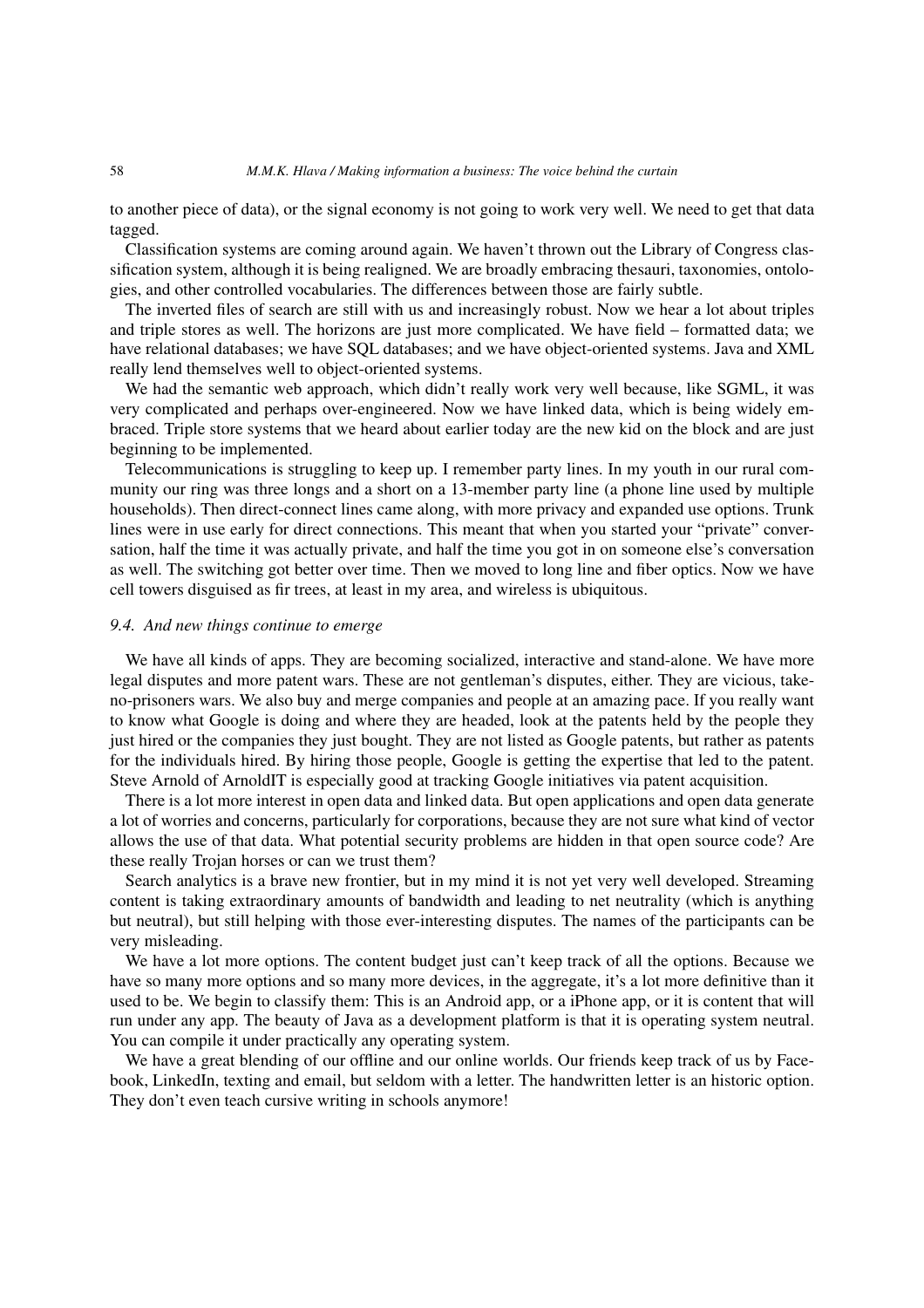We can now geo-tag people at places giving geo-contextual data. Are you going to allow me to track where you are when I interface with you on this particular app? And there are voice interfaces – Siri and other tools that give you all kinds of options, back and forth. It's really fun! But sometimes we reach the level of technology exhaustion and some people opt out entirely.

The interactive learning potential, combined with the new Common Core standards for education that the U.S. Government has promulgated on behalf of the States, has lent itself to an extraordinary avalanche of new kinds of learning options that we are only now beginning to see.

Then there are massively open online courses (MOOCs), which certainly affect the universities' revenue stream and provide wide lifelong learning options for the masses.

We have more analytics. We have more big data. We have an Internet of things we can port anywhere. We have many predictive pursuits and personalizations, whether we know it or not. Media has changed. I think that many of us have lived through the entire migration. I just threw out another batch of 3.5" disks; I don't think I have any machines to read them on anymore. Social media is a great social equalizer. Seventy-two percent of Americans used social networking in 2013, up from 8% in 2005. The users of social media do not adhere to social boundaries – 67% are high school dropouts and 72% are college graduates. This media is a great social equalizer. You don't have a "have and have-not" situation in today's information availability. Historically, only those people with some money could really access this technology, and now everyone seems to have it. The third world has leapfrogged the rest of us with the implementation of cell phone towers, instead of laying long physical lines for telecommunications.

The kinds of indexes that we pursue have multiplied. New types of indexes have not necessarily replaced old ones. We still have back-of-the-book indexing, we still have subject headings, but now we have added machine learning and neural nets and rule systems tao the mix.

Our cozy little world has changed. The landscape is shifting in very profound ways and with it the funding models are changing. Who is going to pay for information is changing. The systems and the way that we manipulate knowledge are changing. The user wants and needs are changing, because users are becoming aware of all kinds of new technologies that they previously didn't know they could have. It is similar to impulse buying. In a store, you see people shopping and buying things they didn't know they needed until they saw them. This means that trends can change overnight in our mobile interconnected world. In the old days, we had industries and we worked within those industries. Products were sold to specific markets. You knew what your business model was. You could pursue it – like a 5-year business plan. You could make assumptions that were pretty solid. Professional associations represented those target markets and they knew exactly what they did and where they fit, and the world moved at a reliable, predictable pace.

## **10. Future directions**

Now we have to challenge all of those assumptions. The future changes and future trends are very different, and innovation is absolutely constant. To find those growth opportunities is ever more challenging. We communicate in 140 characters in Twitter and convene a flash mob. We have small screens, and perhaps our thoughts are smaller, too, but we are always connected by social networking.

An Australian research study done recently says that 65% of preschoolers will work in jobs that have not been invented yet. That's sobering. During college, my daughters majored in subjects that I didn't necessarily know existed, and this situation is going to be more extreme by the time that today's preschoolers graduate from college.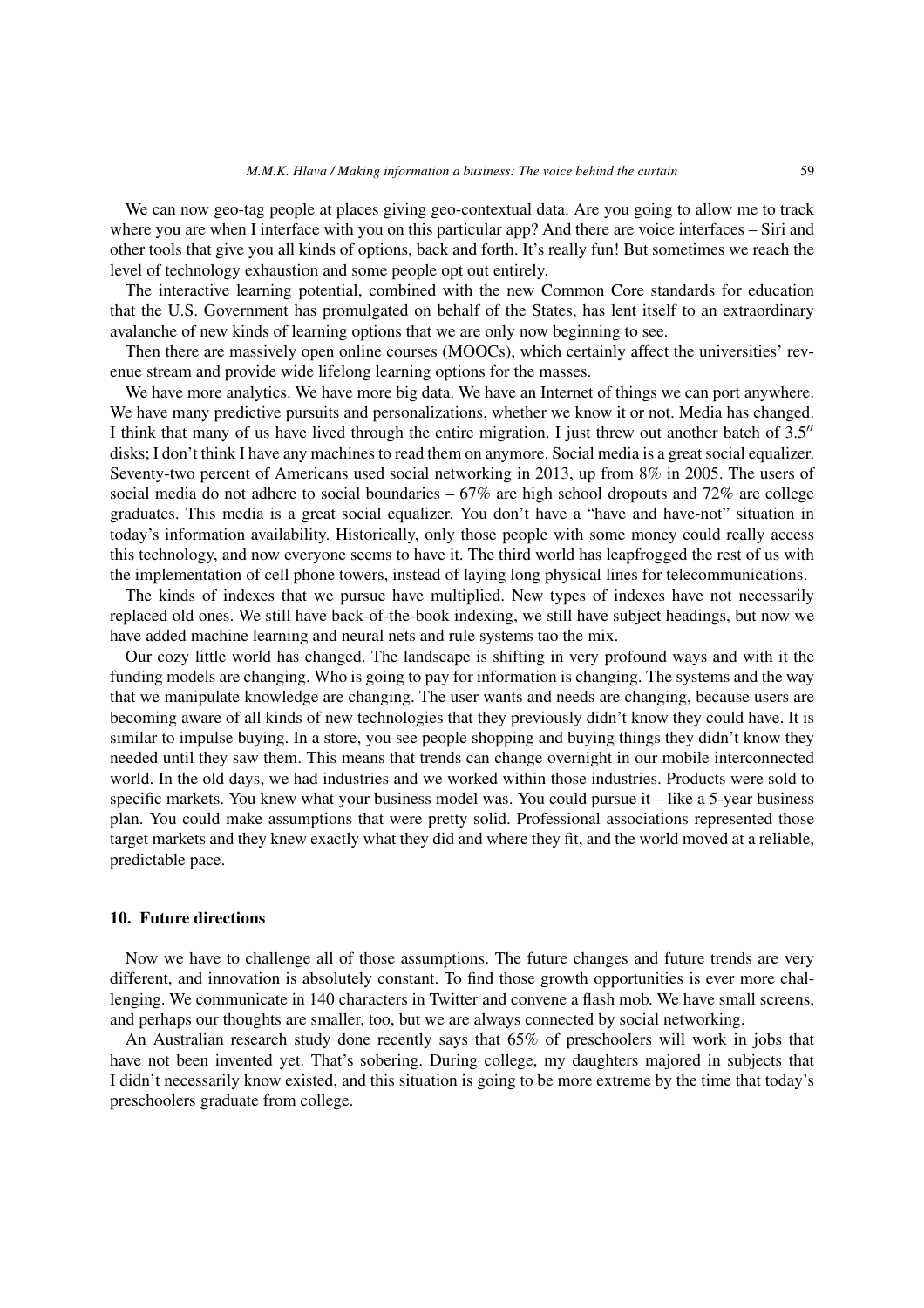#### 60 *M.M.K. Hlava / Making information a business: The voice behind the curtain*

We have new fields, new knowledge architecture, knowledge managers, and we have knowledge organization systems. We have new associations and a new company every time we turn around. The systems manipulating that knowledge are very interesting. We have ways to trick those systems and to trick the people that see them and predict the results. You can manipulate results so that a squirrel dying in front of your house might be considered more relevant than thousands of people dying in Africa.

# *10.1. Predictive systems and profiling*

Building predictive systems that can lead people in one way or another for thought is actually still a straight-forward process. Profiling, although it has gotten a bad name lately, is still something that all of us do every day. We look at the way in which someone dresses, we look at the kind of car that they drive, we note the way that they talk, and we form an impression. We have a mental image of that person. It's just automatic human nature to profile. When you drive into a neighborhood, when you notice that a lawn is nice or that a car is up on blocks, you immediately form an impression. You also have an idea of the kinds of things that the residents might want to buy. Door-to-door salesmen always did very predictive analytics as to whether someone was likely to be a customer for them or not. I think that continues to be the case.

In building systems and delivering information to the right group, the hard part is not in building the systems; the hard part, to me, is finding the right group – finding the persons who will be your customers. I've talked with many people in the information industry that have said, "Where do I go for my customers now? Where do I meet them?". Special Libraries Association meetings are not the meetings they used to be. The American Library Association has a narrow profile of customers. International Online has disappeared. It's an interesting thing that as people search for new meetings to attend, they also search for new profiles on both the customer side and the vendor side. People are trying to figure out where to go to find people like them, people that meet their profile, so that they know where to congregate and learn.

Here is an example of providing different information to different people based on an automaticallygenerated profile. You can just look at this pictorially. Say, for example, that two individuals, Scott and Dan, each do their own search. Because they each have a personal profile digitally-generated from their previous searches and views in Google, the search results that they are served radically differ. If you search on two computers in your house, try to search for different kinds of things on them; otherwise, you'll find that the results are skewed in strange ways. The system is trying to figure out what *you* want – what kinds of things would be best served to *you*, what is most relevant. For example, let's say Scott and Dan both enter a search query about prices in Egypt. Scott's results include information about the protest in 2011 and other social and economic matters. Dan, using the same exact search string, received information about travel, vacations, and the CIA facts book. This shows radically different results from exactly the same search query based on a profile. We tend to prefer to read what we want and believe, and skip the items that present a view different from our own. We can read the *Wall Street Journal* or the *The New York Times* and the same news is presented from very different perspectives.

If you are of one persuasion and you read the *WSJ*, you love it. But if you are of the other persuasion and you read it, your reaction is YUCK. For balance you might need to read *The New York Times* or *The Washington Post* or a publication of that ilk, to try to get a balanced view of what is happening in the world. I have a fear that, just like in George Orwell's *Animal Farm*, we are going to be led into group think without being aware of it at all. It's the publishing community, more than the media community, I think, where we need to be careful. We can ruin a reputation by putting metadata behind a record which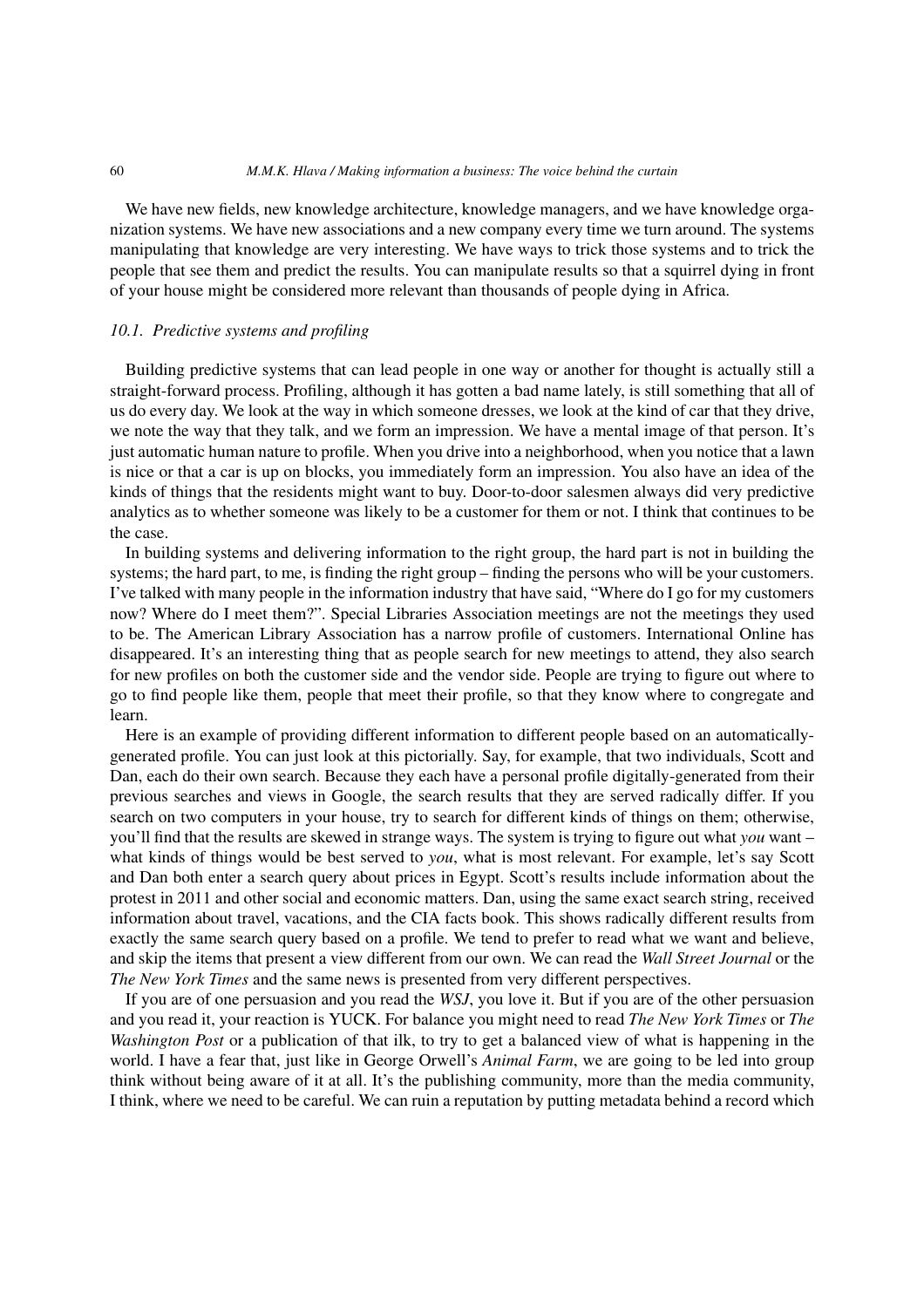will sink the ratings or move them to a bucket they don't want to be in. Put in a photo of an individual and a nice caption, but behind that add nasty affiliations like rapist and terrorist or something. The search engine will put that right at the bottom of the returned results.

## *10.2. Politics*

We have our own political landscape to deal with. There is a "Y2K" type event coming up for health care in the United States, with the mandatory adoption of the ICD-10 coding system in the near future (ICD-10 is the 10th revision of the International Statistical Classification of Diseases and Related Health Problems (ICD), a medical classification list by the World Health Organization (WHO)). It codes for diseases, signs and symptoms, abnormal findings, complaints, social circumstances, and external causes of injury or diseases. Currently, the healthcare industry uses ICD-9, which has about 15,000 codes for medical diagnoses combined with the American Medical Association's CPT codes for procedures and HCPCS codes for supplies. These codes are all used for insurance billing purposes. The move to ICD-10 will offer 178,000 codes to choose from. When Europe implemented ICD-10 some years ago, productivity fell 50%, and they are still only at 70% of the patient encounters they accomplished prior to ICD-10. Coupled with increased regulation and Obamacare, a medical Y2K is coming to us all.

There are net neutrality battles going on, privacy and security concerns. It seems to be true that regulations cannot keep up with the pace of technology. I don't think that will change any time soon.

The world population is exploding, as we know, and the number of people that we have to deal with is amazing. The amount of money that is spent is not evenly distributed among the populations of the world. The United States accounts for 25% of the global economy and 20% of global manufacturing – that is a pretty good sized portion of the world.

## *10.3. Finances*

On the other hand, as a country we have a huge debt, huge expenses, and not enough revenue to cover daily expenses. We grow that debt at \$2.44 billion dollars each and every day. The Federal income for the United States is usually thought of as taxes, and this is one way that you can look at the government income. Actually, there is a significant amount of additional fees and other streams of income in the hidden taxes that go into the Federal budget. We need to keep an eye on all of those because the 17% that remains is where a lot of our customers' revenue comes from. If your customers are academics or not-for-profits, that's where your money is coming from. I believe that the funding models will change because the Federal budget is changing. If you look at the funds that the University of California spends, the amount that comes from the government is 18%, plus 11%, and plus their medical centers. Not exactly a revenue stream you can count on.

Last year in the State of Illinois, 18.9% of the University revenue came from the State, but that decreased 9.4% from four years earlier. In the State of New Mexico, in 2011–2012, we received 25% for the universities from the State and in 2013–2014, that number is down to 12%. We need to look for other ways to raise money or cut expenses.

The demographics are increasingly challenging, and using eminent domain and growth as drivers isn't going to continue to work for us.

## *10.4. Professional associations*

For association memberships, when an employer pays for membership, no problem. Of course the employee would love to join. When that same employee has to pay personally for membership, they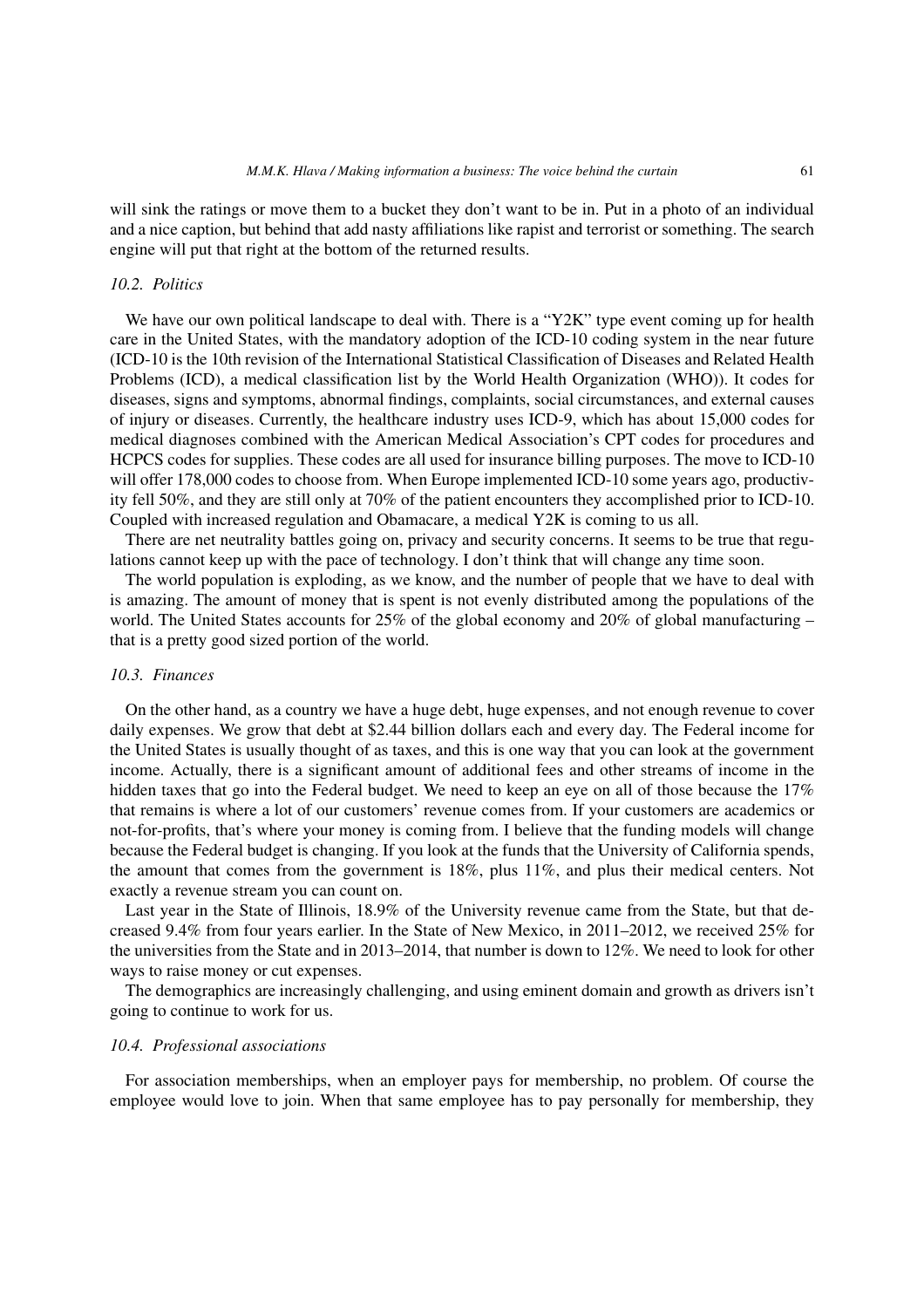often don't think it is worth the expense. Organizations are cutting back on membership sponsorships and travel expenses. The government has not paid many memberships and is cutting travel for next year. So the distribution of knowledge that comes from memberships and associations is in jeopardy. Knowledge distribution and membership models will have to change.

I don't think that associations are decreasing in value, but I think the way they perform will have to change. Many associations make a significant portion of their revenue from the annual meetings, and I think the annual meeting is no longer going to be quite the revenue-generating event for associations that it used to be. I think they will have to find other ways to reach out to members and other ways to supplement their budgets. Member recruitment and member retention will become more important. Member recruitment is connected with a well-known set of activities. As for member retention, once you have members, you've got to give those members reasons to remain and to keep coming back. Things like databases of information on the field, webinars, certifications and continuing education options are going to help hold people to an organization.

## *10.5. Librarians and Publishers*

For libraries, there is a double whammy in that there are increasing numbers of people depending on Google and not going to the library. In addition, there is pressure on library funding, making it very difficult for them to know what the best model is to offer their patrons. "Ask the Experts" sites are very popular. In 2005, 15% of people used them. In 2013, 83% of people used them. That's where the library need is being satisfied.

We find that publishers are consolidating like crazy. Ebooks are surging. There are a lot of open access initiatives coming to the fore, plus we have less peer review and more self-publishing. The peer reviewers themselves are getting rather scarce, especially where the peer review is open and published. The diminishing use of secret ballots and blind feedback peer review is diminishing the number of people willing to contribute. These are massive changes for publishers, both in what they are doing and the ways they drive readers to content. Publishers have to be increasingly ingenious in order to make readers willing to move forward.

## *10.6. Technology*

In all, we have had some pretty amazing battles. We have hardware and software, search and mobile devices. Behind these technologies are very big players with very big budgets battling for market shares. The growth in open source innovation and problem solving has pushed these capabilities into the hands of people all over the world. There are many more installations of Solr than there were just a few years ago. I was recently down in Brazil for a digital library conference. I found that conversations about technical innovation and access among Brazil, Uruguay, and Norway are extremely strong. We think of the United States as having most of the innovators, but actually, in the whole Java/Linux community, which is driving much of our business here, it is actually outside the United States where the basic innovation and application work is done.

Then we have weather. Now, when we have power outages, they are more of a problem than data breaches. In a power outage, we can't get in contact with each other; the phone is dead and the computer is down and we can't get onto the Internet. In a new map of the Internet by Martin Vargic, down in one quadrant is the old technology, showing it as a disintegrating continent, while other quadrants show growth areas. It is an extraordinarily detailed map and has practically every technology you can think of from the Internet.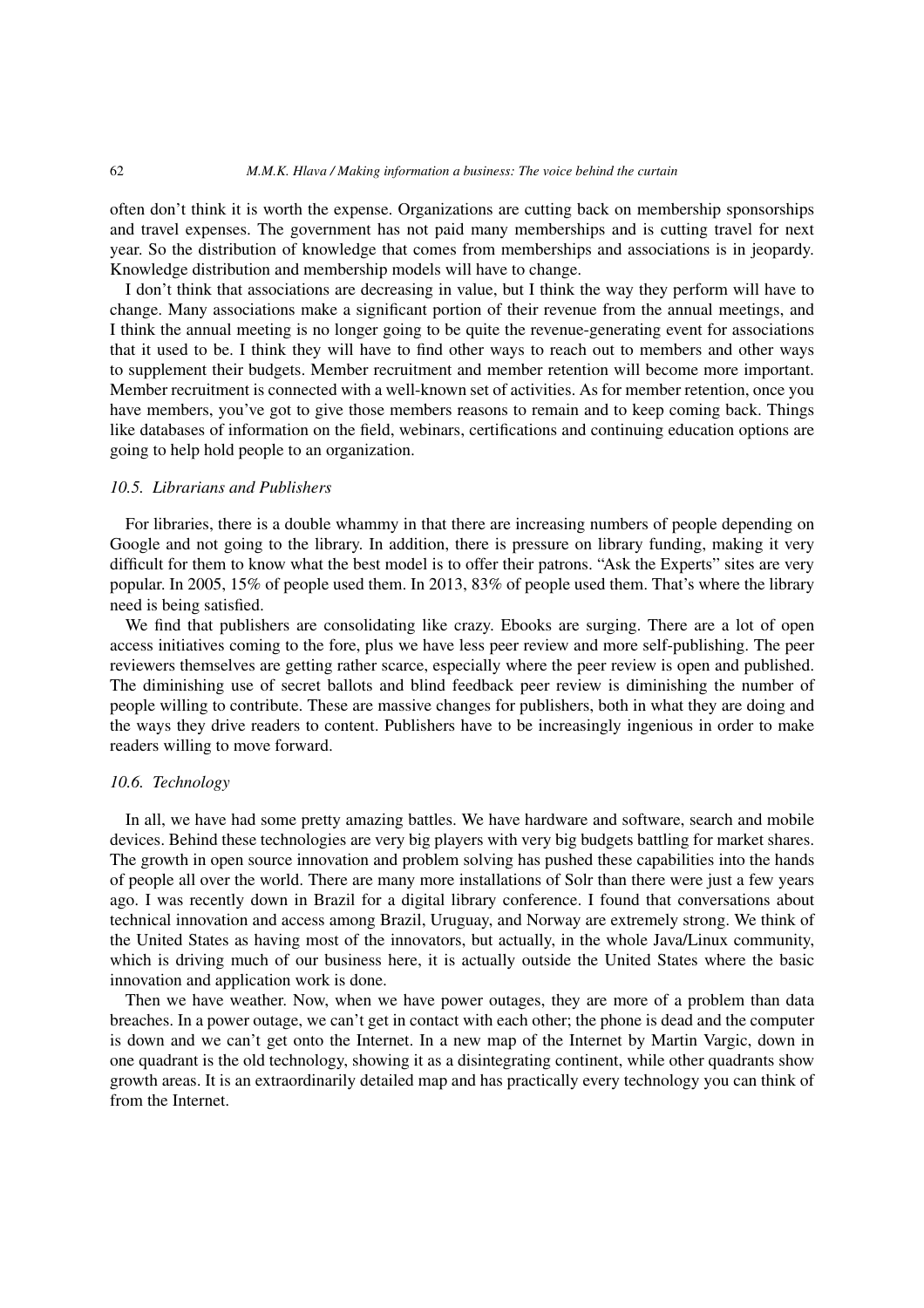### *10.7. Learning*

The reality is that our future for meetings is set in learning. Learning is what people want to do most in the 21st century. We are going to have to find ways to support that, because learning is the way that we will be able to keep up. We have to replenish that knowledge. We have a universe of options. So what should we do?

We are changing the ways that we learn. We are changing the ways that we find things. We are finding it easier to manipulate what we know. We have comprehensive information, and it is increasingly invasive. And, remember that elusive end-user we all used to pine for? It's my mother now.

We need trusted sources, and we need to be able to trust the semantic enrichment on those sources. We need to be able to make data findable. We need to be sure that the data is trustworthy and replicable. We want discovery. We want precision and recall again, which was lost to relevance for many years. I am finding that people really want that more than they want auto-clustering. Auto-clustering frustrates some. They want additive search results. When they do the search they want what they got before plus the new stuff. They don't want a totally new search set returned. They want to be able to aid the human brain and automate everything they can for efficient processing.

## *10.8. The new path*

For me and my team, our new path is taxonomies. I am immersed in taxonomies and metadata. They have finally come to the fore. Publishers are increasingly using sophisticated metadata and putting a semantic fingerprint on everything. Production has shifted heavily to the Web, so we don't have to depend so heavily on "big iron" in-house. We've put power into the hands of the users so the authors can submit and do their own tagging. We can channel the data to users directly by predictive analytics. We do much more semantic tagging to leverage and re-combine and re-process the data that we already have. Many content creators and providers are selling directly to the consumer. I think that publishers are going to embrace the Web for distribution. I think that sales to the government will decrease because, I think, the government won't have as much money. I do think that enterprise sales will increase and I think that medical coding is going to be a huge issue for us in the coming years. For reaching customers, I think that layout ads aren't going to do much for organizations because it is hard to reach the customer reliably. I think fewer people will attend conferences, so we will have to find another way to do a personal approach.

My path has been with Access Innovations. We do services to create content-aware data. We created a tool set for content enrichment that includes quite a lot of automation. My latest enterprise is Access Integrity, an initiative to automate medical coding. I was going to tell you about Mount Pinatubo, but that's a story for another time.

The future: information – any place – anytime. Everyone can create content, and it will be a great big mess unless we can control it. We need to tag it, clean it, weed it, and curate it, and we know how to do that. We are in a perfect position. We have those skills – and that's good because the information explosion has just begun! I am looking forward to it!<sup>1</sup>

 $1$ This paper is based upon the Miles Conrad Award Lecture that was given at the 2014 NFAIS Annual Conference in Philadelphia, PA, USA on February 24, 2014. The Miles Conrad Award was established shortly after the death of NFAIS' first President and one of the original founders, G. Miles Conrad, in order to provide a fitting memorial to his accomplishments. The award has been presented every year since 1968 to an information industry leader who has made significant contributions to the Information Community and who has been a supporter of NFAIS. A complete list of awardees can be access on the NFAIS website